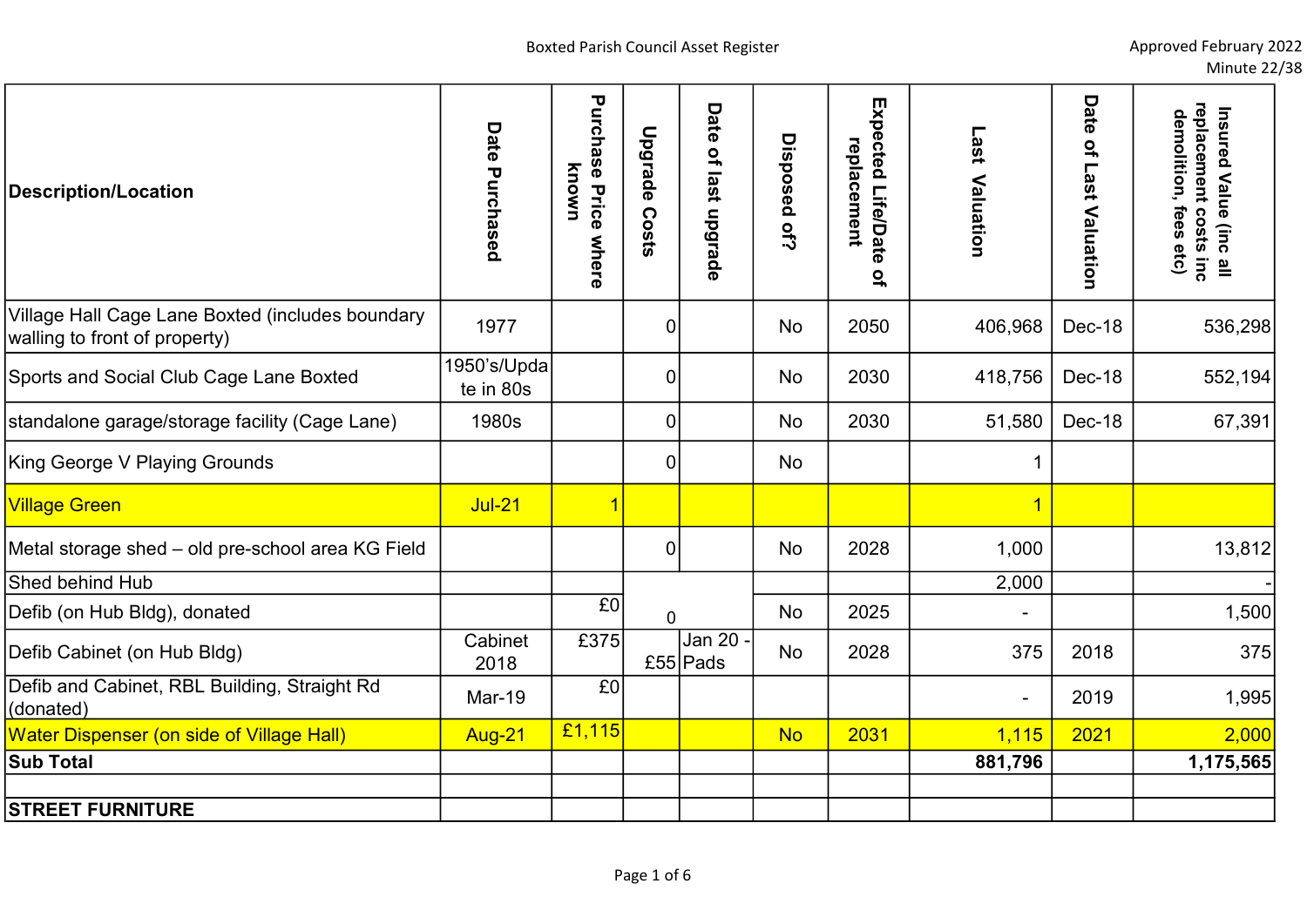| <b>Description/Location</b>                             | Date Purchased | Purchase<br>known<br>Price<br>where | Upgrade<br>Costs | Date of last upgrade | Disposed of? | Expected Life/Date<br>replacement<br>$\overline{a}$ | Last<br>Valuation | Date<br>$\mathbf{Q}_\mathbf{r}$<br>Last Valuation | replacement costs inc<br>Insured Value (inc all<br>denolition, fees etc) |
|---------------------------------------------------------|----------------|-------------------------------------|------------------|----------------------|--------------|-----------------------------------------------------|-------------------|---------------------------------------------------|--------------------------------------------------------------------------|
| 1X 'Lollipop' style street light - outside village hall |                |                                     | $\mathbf 0$      |                      | No           | 2030                                                | 1,000             |                                                   | 1,500                                                                    |
| notice board Straight Road Boxted                       |                |                                     | $\overline{0}$   |                      | <b>No</b>    | 2035                                                | 1,000             |                                                   | 1,200                                                                    |
| Notice Board Dedham Rd Boxted                           |                |                                     | $\overline{0}$   |                      | <b>No</b>    | 2022                                                | 1,000             |                                                   | 1,200                                                                    |
| Bus Shelter (Dedham Rd)                                 |                |                                     | $\overline{0}$   |                      | <b>No</b>    | 2035                                                | 7,500             |                                                   | 7,500                                                                    |
| <b>Boxted Village Sign (Boxted Cross)</b>               |                |                                     | 1555             | Sep 18<br>repaint    | <b>No</b>    | 2030                                                | 2,000             | Sep-18                                            | 2,000                                                                    |
| Dog bins x4 (one replaced July 2019) KGV Field          | <b>Oct-15</b>  | 1315                                | 227              | <b>May-19</b>        | No           | 2025                                                | 1,315             |                                                   | 1,700                                                                    |
| Telephone Box (Dedham Rd)                               | Feb-18         | $\mathbf{1}$                        | $\overline{0}$   |                      | <b>No</b>    |                                                     | $\mathbf 1$       |                                                   |                                                                          |
| <b>Village Green bench</b>                              | <b>Jul-21</b>  | 0                                   |                  |                      | <b>No</b>    |                                                     |                   |                                                   | 500                                                                      |
| <b>Sub Total</b>                                        |                |                                     |                  |                      | <b>No</b>    |                                                     | 13,816            |                                                   | 15,601                                                                   |
|                                                         |                |                                     |                  |                      |              |                                                     |                   |                                                   |                                                                          |
| <b>GATES AND FENCES</b>                                 |                |                                     |                  |                      |              |                                                     |                   |                                                   |                                                                          |
| Wooden Fencing around childrens play area               | <b>Jun-14</b>  | 3450                                | $\pmb{0}$        |                      | <b>No</b>    | 2030                                                | 3,450             |                                                   | 6,000                                                                    |
| 2 gates to children's play area                         | May-17         | 1323                                | $\mathbf 0$      |                      | <b>No</b>    | 2035                                                | 1,323             |                                                   | 1,750                                                                    |
| Gates to Village Hall Car Park (Cage Lane)              | $Jan-14$       | 625                                 | $\overline{0}$   |                      | <b>No</b>    | 2028                                                | 625               |                                                   | 1,400                                                                    |
| Fencing around Hub Patio                                | Sep-16         | 1890                                | $\pmb{0}$        |                      | <b>No</b>    | 2030                                                | 1,890             |                                                   | 2,500                                                                    |
| Fencing around KGV Field perimeter                      |                |                                     | $\overline{0}$   |                      | <b>No</b>    | 2025                                                | 7,500             |                                                   | 15,000                                                                   |
| <b>Fencing around Outdoor Gym</b>                       | $Feb-22$       | <b>1695</b>                         |                  |                      | <b>No</b>    | 2027                                                | 1,700             |                                                   | 1,700                                                                    |
| <b>Fencing around village green</b>                     | <b>Jul-21</b>  | 0                                   |                  |                      | <b>No</b>    | 2031                                                |                   |                                                   | 500                                                                      |
| <b>Sub Total</b>                                        |                |                                     | $\boldsymbol{0}$ |                      |              |                                                     | 16,488            |                                                   | 28,850                                                                   |
|                                                         |                |                                     |                  |                      |              |                                                     |                   |                                                   |                                                                          |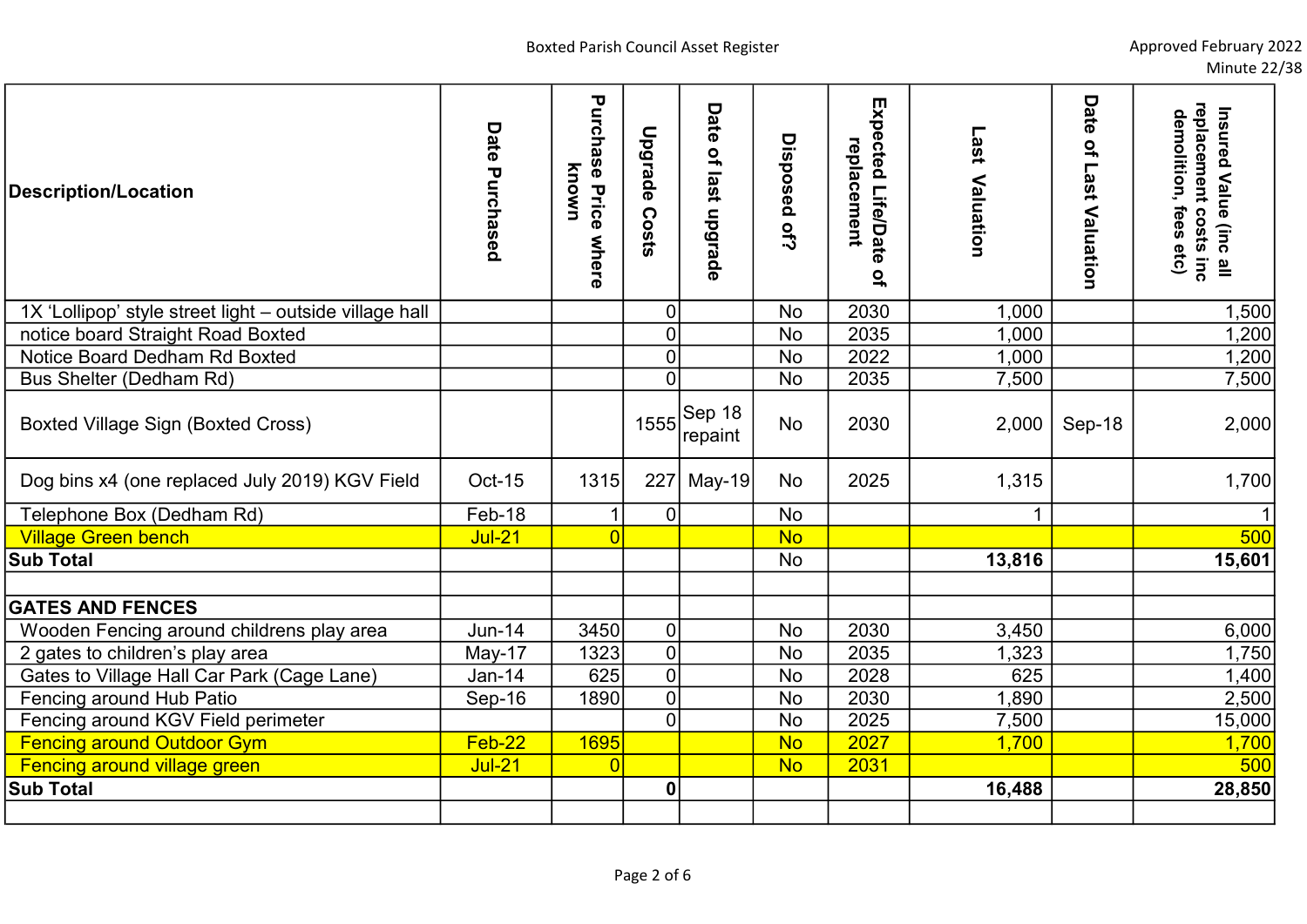| <b>Description/Location</b>                   | Date Purchased | Purchase<br>known<br><b>Price</b><br>where | <b>Upgrade Costs</b> | Date of last upgrade | Disposed of? | Expected Life/Date<br>replacement<br>$\mathbf{Q}_\mathrm{r}$ | Last<br>Valuation | Date<br>$\mathbf{Q}_\mathbf{r}$<br><b>Last</b><br>Valuation | Insured Value (inc all<br>replacement costs inc<br>denolition, fees etc) |
|-----------------------------------------------|----------------|--------------------------------------------|----------------------|----------------------|--------------|--------------------------------------------------------------|-------------------|-------------------------------------------------------------|--------------------------------------------------------------------------|
| <b>PLAYGROUND EQUIPMENT</b>                   |                |                                            |                      |                      |              |                                                              |                   |                                                             |                                                                          |
| Children's play area KG V Field Cage Lane     |                |                                            |                      |                      |              |                                                              |                   |                                                             |                                                                          |
| <b>Boxted</b>                                 |                |                                            |                      |                      |              |                                                              |                   |                                                             |                                                                          |
| <b>Bike Spring Rocker</b>                     |                |                                            | $\overline{0}$       |                      | <b>No</b>    | 2028                                                         | 1,000             | Feb-20                                                      | 1,200                                                                    |
| Cradle swings                                 |                |                                            | $\overline{0}$       |                      | <b>No</b>    | 2028                                                         | 1,300             | Feb-20                                                      | 1,560                                                                    |
| Multi Climbing Frame                          |                |                                            | $\overline{0}$       |                      | <b>No</b>    | 2028                                                         | 10,000            | Feb-20                                                      | 12,000                                                                   |
| <b>Horse Spring Rocker</b>                    |                |                                            | $\overline{0}$       |                      | <b>No</b>    | 2028                                                         | 1,000             | $Feb-20$                                                    | 1,200                                                                    |
| Seesaw                                        |                |                                            | $\overline{0}$       |                      | <b>No</b>    | 2028                                                         | 1,500             | Feb-20                                                      | ,800                                                                     |
| Double swings                                 |                |                                            | $\overline{0}$       |                      | <b>No</b>    | 2028                                                         | 1,100             | Feb-20                                                      | 1,320                                                                    |
| Old pre-school area KGV Field Cage Lane       |                |                                            |                      |                      |              |                                                              |                   |                                                             |                                                                          |
| Log Trail                                     |                |                                            | $\overline{0}$       |                      | <b>No</b>    | 2027                                                         | 1,500             |                                                             | 1,800                                                                    |
| <b>BMX Track KG V Field Cage Lane Boxted</b>  |                |                                            |                      |                      |              |                                                              |                   |                                                             |                                                                          |
| 2 x side walls                                |                |                                            | $\overline{0}$       |                      | <b>No</b>    | 2029                                                         | 2,500             |                                                             | 3,000                                                                    |
| 1 x bridge                                    |                |                                            | $\overline{0}$       |                      | <b>No</b>    | 2029                                                         | 2,500             |                                                             | 3,000                                                                    |
| 1 x half circular balance beam                |                |                                            | $\overline{0}$       |                      | <b>No</b>    | 2029                                                         | 2,000             |                                                             | 2,400                                                                    |
| 1 x seesaw balance beam                       |                |                                            | $\overline{0}$       |                      | <b>No</b>    | 2029                                                         | 2,000             |                                                             | 2,400                                                                    |
| 1 x spring board balance beam                 |                |                                            | $\overline{0}$       |                      | <b>No</b>    | 2029                                                         | 2,000             |                                                             | 2,400                                                                    |
| <b>Skate Park KG V Field Cage Lane Boxted</b> |                |                                            |                      |                      |              |                                                              |                   |                                                             |                                                                          |
| <b>Drive Rail</b>                             |                |                                            | $\overline{0}$       |                      | <b>No</b>    | 2035                                                         | 4,000             |                                                             | 4,800                                                                    |
| <b>Grind Rail</b>                             |                |                                            | $\overline{0}$       |                      | <b>No</b>    | 2035                                                         | 4,000             |                                                             | 4,800                                                                    |
| Quarter Pipe ramp                             |                |                                            | $\overline{0}$       |                      | <b>No</b>    | 2035                                                         | 9,100             |                                                             | 10,920                                                                   |
| <b>Youth Shelter</b>                          | <b>Nov-10</b>  | 7295                                       | $\overline{0}$       |                      | <b>No</b>    | 2035                                                         | 7,295             |                                                             | 8,754                                                                    |
| <b>Sub Total</b>                              |                |                                            |                      |                      |              |                                                              | 52,795            |                                                             | 63,354                                                                   |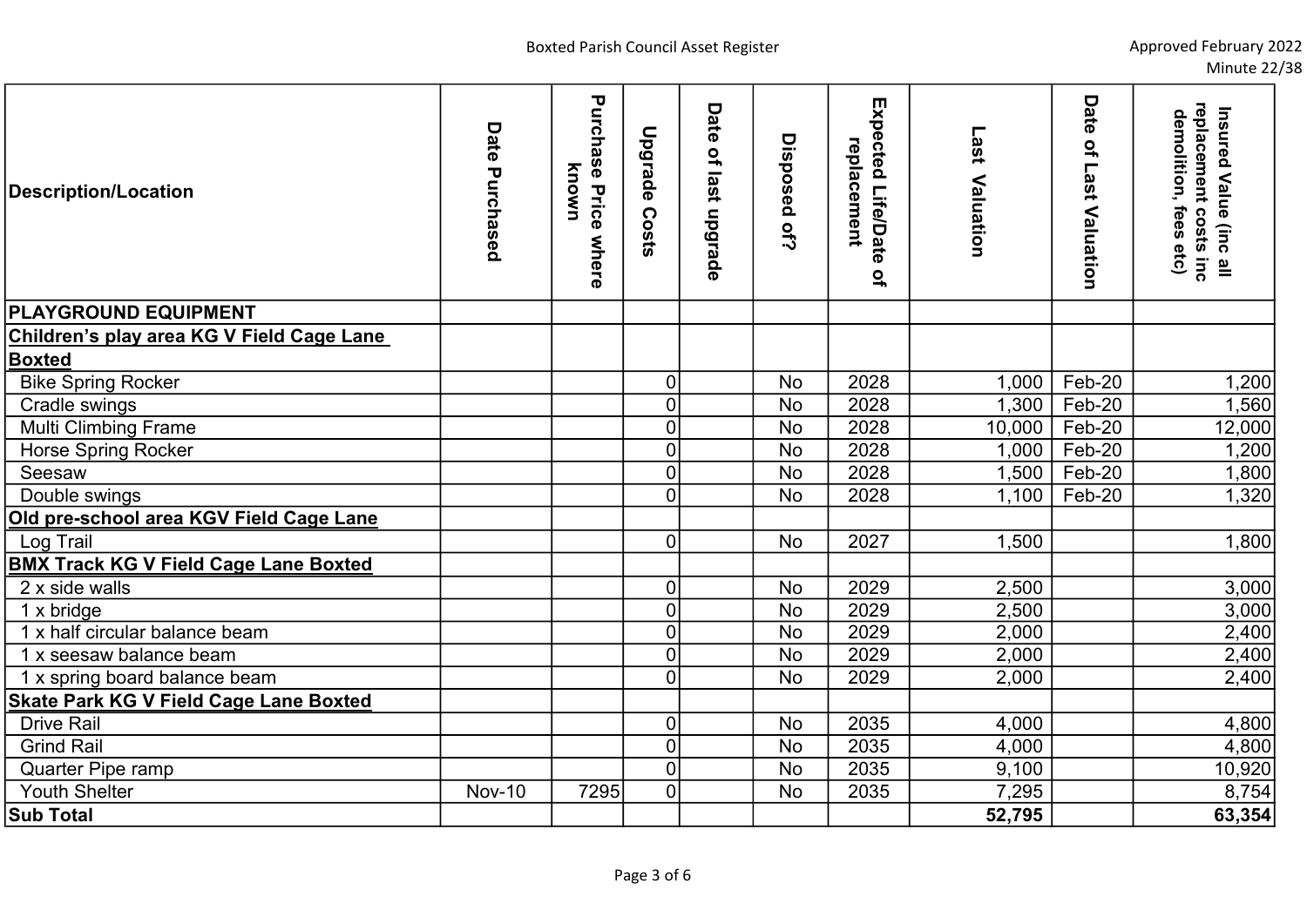| <b>Description/Location</b>                   | Date Purchased | Purchase<br>known<br>Price<br>where | <b>Upgrade</b><br><b>Costs</b> | Date of last upgrade | Disposed of?           | Expected Life/Date<br>replacement<br>$\overline{a}$ | Last<br>Valuation | Date<br>$\mathbf{Q}_\mathrm{r}$<br>Last Valuation | Insured Value (inc all<br>replacement costs inc<br>demolition, fees<br>etc) |
|-----------------------------------------------|----------------|-------------------------------------|--------------------------------|----------------------|------------------------|-----------------------------------------------------|-------------------|---------------------------------------------------|-----------------------------------------------------------------------------|
| <b>Outdoor Gym</b>                            |                |                                     |                                |                      |                        |                                                     |                   |                                                   |                                                                             |
| Arm and pedal bike                            | $May-21$       | 798                                 | $\overline{0}$                 |                      | <b>No</b>              | 2031                                                | 798               | May-21                                            | 1,217                                                                       |
| Arm and pedal bike (disbaled use)             | May-21         | 896                                 | $\overline{0}$                 |                      | $\overline{\text{No}}$ | 2031                                                | 896               | May-21                                            | 1,315                                                                       |
| The rider                                     | $May-21$       | 757                                 | $\overline{0}$                 |                      | $\overline{\text{No}}$ | 2031                                                | 757               | May-21                                            | 1,176                                                                       |
| <b>Double Cross country skier</b>             | $May-21$       | 1201                                | $\overline{0}$                 |                      | <b>No</b>              | 2031                                                | 1,201             | $May-21$                                          | 1,548                                                                       |
| <b>Cardio Combi</b>                           | $May-21$       | 1650                                | $\overline{0}$                 |                      | <b>No</b>              | 2031                                                | 1,650             | May-21                                            | 2,312                                                                       |
| <b>Seated leg press</b>                       | May-21         | 946                                 |                                |                      | <b>No</b>              | 2031                                                | 946               | May-21                                            | 1,293                                                                       |
| <b>Combination pulldown &amp; chest press</b> | May-21         | 1948                                | $\overline{0}$                 |                      | <b>No</b>              | 2031                                                | 1,948             | May-21                                            | 2,397                                                                       |
| <b>Matting</b>                                | $May-21$       | 735                                 | $\overline{0}$                 |                      | <b>No</b>              | 2031                                                | 735               | May-21                                            | 735                                                                         |
| <b>Sub Total</b>                              |                |                                     |                                |                      |                        |                                                     | 8,931             |                                                   | 11,993                                                                      |
|                                               |                |                                     |                                |                      |                        |                                                     |                   |                                                   |                                                                             |
| <b>SPORTS EQUIPMENT KGV Field Cage Lane</b>   |                |                                     |                                |                      |                        |                                                     |                   |                                                   |                                                                             |
| 2 x goalposts                                 |                |                                     | $\mathbf 0$                    |                      | <b>No</b>              | 2026                                                | 500               |                                                   | 600                                                                         |
| <b>Basketball post</b>                        |                |                                     | $\overline{0}$                 |                      | <b>No</b>              | 2035                                                | 600               |                                                   | 720                                                                         |
| <b>Rebound Wall</b>                           | Feb-22         | 2223                                |                                |                      | <b>No</b>              | 2042                                                | 2,223             |                                                   | 2,223                                                                       |
| <b>Sub Total</b>                              |                |                                     | $\boldsymbol{0}$               |                      |                        |                                                     | 3,323             |                                                   | 3,543                                                                       |
|                                               |                |                                     |                                |                      |                        |                                                     |                   |                                                   |                                                                             |
| Floodlights x 2 King George Field             |                |                                     | $\mathbf 0$                    |                      | <b>No</b>              |                                                     | 3,000             |                                                   | <b>Not insured</b>                                                          |
| Portable Floodlights x4 (Held in Garge)       |                |                                     | $\overline{0}$                 |                      | No                     | 2030                                                | 2,500             |                                                   | <b>Not insured</b>                                                          |
| <b>Sub Total</b>                              |                |                                     | $\boldsymbol{0}$               |                      |                        |                                                     | 5,500             |                                                   |                                                                             |
|                                               |                |                                     |                                |                      |                        |                                                     |                   |                                                   |                                                                             |
| <b>SURFACES KGV Field, Cage Lane</b>          |                |                                     |                                |                      |                        |                                                     |                   |                                                   |                                                                             |
| <b>Artifical Wicket</b>                       |                | 9972                                | 0                              |                      | <b>No</b>              | 2041                                                | 10,000            |                                                   | 10,000                                                                      |
|                                               |                |                                     |                                |                      |                        |                                                     |                   |                                                   |                                                                             |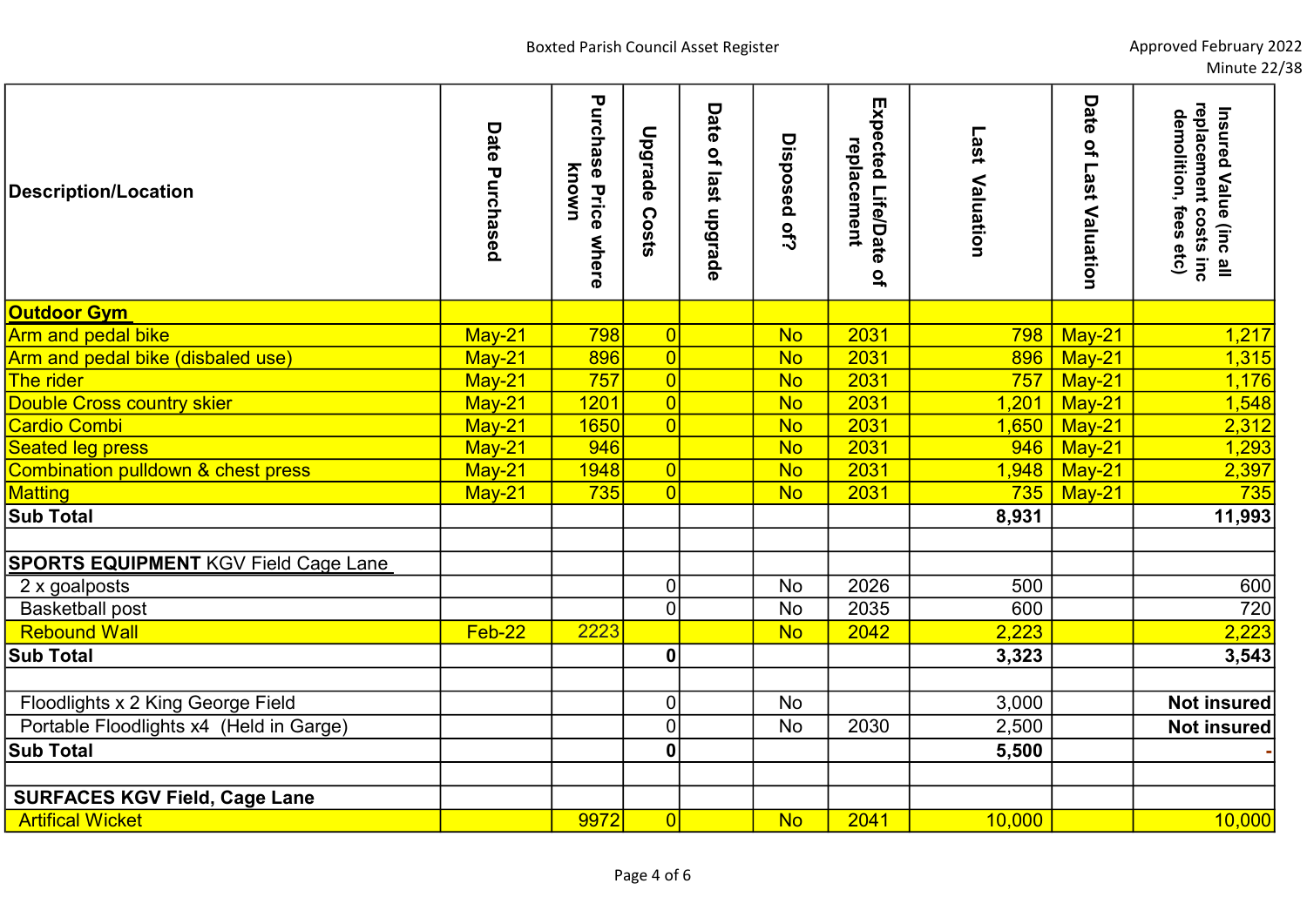| <b>Description/Location</b>                   | Date<br>ırchased | τ<br>unch<br>known<br>P<br>Price<br>where | Upgrade<br>Costs | Date<br>$\overline{a}$<br>last<br>nbarade | Disposed<br><b>Of?</b> | Exp<br>ected<br>replacement<br><b>Life/Date</b><br>$\mathbf{a}$ | ┍<br>iss.<br>Valuatio<br>3 | Date<br>$\mathbf{Q}_\mathbf{a}$<br>ast<br>⋖<br>aluation | Insured<br>celde<br>demolition<br>eme<br>Value<br>₹<br>fees<br>ິດ<br>$\circ$<br>(inc<br>sts<br>etc)<br>$\frac{1}{2}$ $\frac{1}{2}$ |
|-----------------------------------------------|------------------|-------------------------------------------|------------------|-------------------------------------------|------------------------|-----------------------------------------------------------------|----------------------------|---------------------------------------------------------|------------------------------------------------------------------------------------------------------------------------------------|
| <b>Skate Park Bitmac Surface</b>              |                  |                                           | $\overline{0}$   |                                           | <b>No</b>              | 2035                                                            | 15,000                     |                                                         | 18,000                                                                                                                             |
| Rubber Mulch Play surface childrens play area |                  |                                           | $\overline{0}$   |                                           | No                     | 2023                                                            | 12,000                     |                                                         | 14,400                                                                                                                             |
| Basketball area- bitmac surface               |                  |                                           | $\Omega$         |                                           | <b>No</b>              | 2035                                                            | 11,100                     |                                                         | 13,320                                                                                                                             |
| Car Park surface                              |                  |                                           | <sup>0</sup>     |                                           | <b>No</b>              | 2035                                                            | 50,100                     |                                                         | 60,120                                                                                                                             |
| Natural Surfaces (Grass), KGV Field           |                  |                                           |                  |                                           | <b>No</b>              |                                                                 | 20,000                     |                                                         | 24,000                                                                                                                             |
| <b>Sub Total</b>                              |                  |                                           | $\mathbf 0$      |                                           |                        |                                                                 | 118,200                    |                                                         | 139,840                                                                                                                            |

| <b>OFFICE CONTENTS</b>                       |          |       |    |                          |        |        |        |
|----------------------------------------------|----------|-------|----|--------------------------|--------|--------|--------|
| Lap top (Held at Clerks House)               | Dec-18   | 450   | 75 | Sep $19$<br>new<br>drive | Dec-23 | 450    | 450    |
| Chair (Held at Clerks House)                 | Aug-19   | 50    |    |                          | Dec-23 | 50     | 50     |
| Extenal Drive (Held at Clerks House in safe) | Aug-19   | 42    |    |                          | 2025   | 42     | 42     |
| <b>Sub Total</b>                             |          |       |    |                          |        | 542    | 542    |
| <b>Groundsperson Equipment</b>               |          |       |    |                          |        |        |        |
| Strimmer - Hugava petrol with Groundsman     | Feb-19   | 550   |    |                          | 2029   | 550    | 550    |
| Strimmer PPE - with groundsman               | $Feb-19$ | 171.5 |    |                          | 2029   | 182    | 182    |
| Sub-total                                    |          |       |    |                          |        | 732    | 732    |
| <b>COMMUNITY HUB CONTENTS</b>                |          |       |    |                          |        | 10,000 | 12,000 |